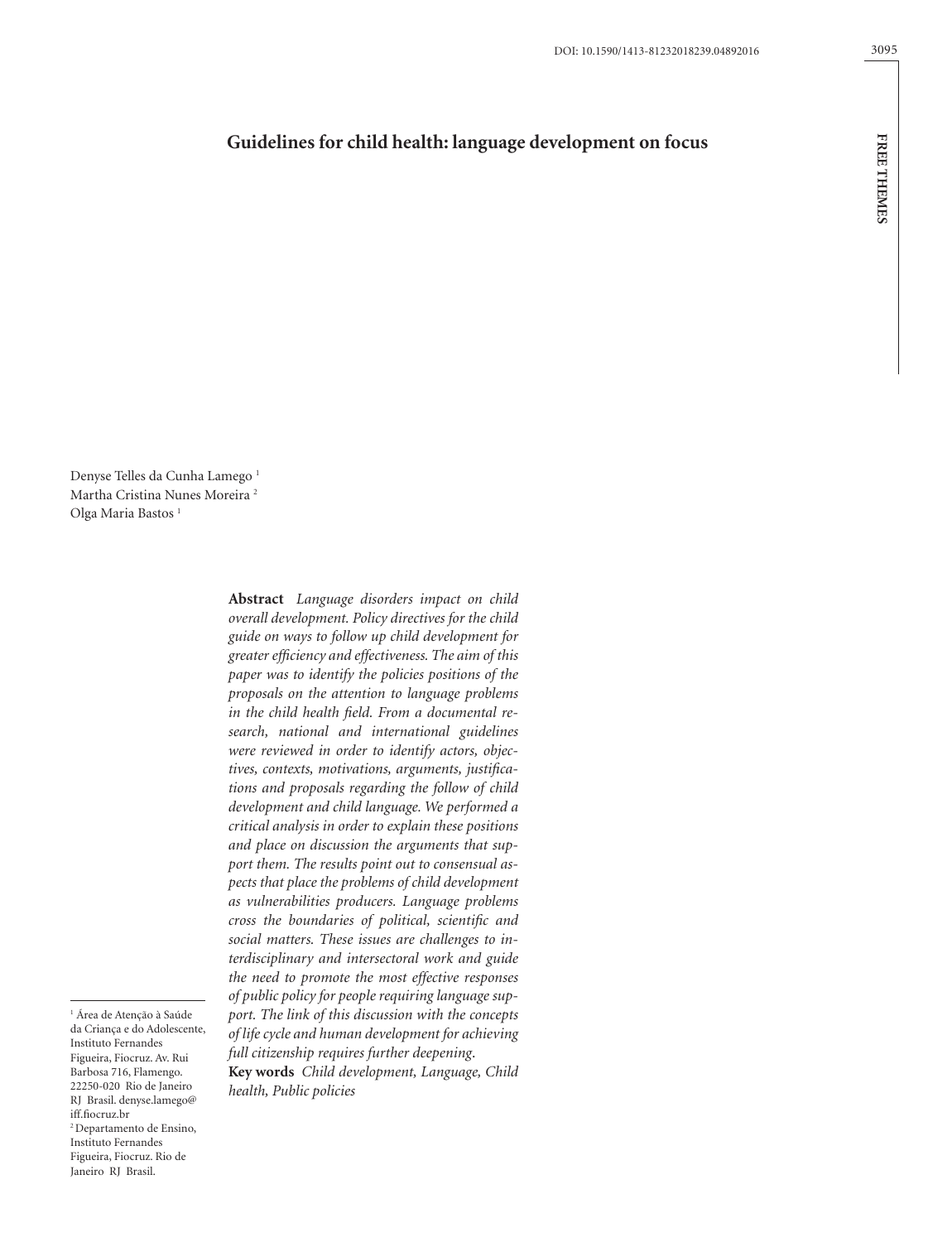## **Introduction**

Children with developmental problems are considered to be more vulnerable and require specific support, such as legislation and policies that are adequate to meet their needs and guarantee their rights $^{\rm l}$ .

In the Americas, there is no statistical data showing the true prevalence of developmental problems in children, given the complexity of their definition and the different theoretical perspectives on normal development<sup>2</sup>.

As an important aspect of child development, language and communication are beginning to take on new relevance in today's societies, given their centrality to socialization and learning. In addition, new values and demands of the globalized world are pointed out as factors that lead to changes in employability standards, making the ability to communicate be effectively seen as a requirement for better opportunities in the productive world. Thus, "communication diseases" are beginning to be identified as "a new public health problem"3-5.

In the course of child development, some language disorders may be considered primary, involving a broad description of abilities, which develop differently in comparison to the development considered typical<sup>6</sup>. They encompass Specific language impairment (SLI), with prevalence of 7% in preschool children<sup>7</sup> and reading/ writing ones, the estimated rate of which is 5 to 10% in the general population<sup>8</sup>. These conditions are diagnosed by exclusion criteria, that is, in the absence of a pathology justifying them<sup>9</sup>. In Brazil, there are no nationwide data on the specific problems of language development, but a local scope study indicates rates of 7% and 7.5% at the ages of 4 and 5 years<sup>10</sup>.

The relationship of interdependence between oral and written language and its repercussions on schooling is widely reported in the literature and it is considered that severe weaknesses or changes in language and communication skills in the preschool stage increase the risk of school failure, low self-esteem, psychosocial problems and poor social skills<sup>11-14</sup>.

Thus, concerns for children's healthy growth and development lead to the adoption of different strategies for this follow-up, such as screening, evaluation, monitoring and surveillance of development<sup>15</sup>. Questions related to language needs have been discussed and prioritized based on arguments that include effects on children's social and emotional development, literacy and

literacy processes, vulnerabilities and risk of social exclusion<sup>16-17</sup>.

Thus, in a conjuncture of recent approval of the Brazilian government National Policy of Integral Attention to Children's Health (PNAISC, in the Portuguese abbreviation)<sup>18</sup>, it is worth reflecting on language problems, asking about ways in which these are incorporated in national guidelines for children's health care and on the pertinence of this topic in the agenda on children's health policies in Brazil.

For the purpose of this article, the aim has been to identify how children's health proposals are placed on attention to language problems.

#### **Methodology**

A documentary review<sup>19,20</sup> was conducted to analyze the ways in which language-related issues are incorporated into documents aimed at children's health. Two national and two international documents were included (Chart 1). The national ones were the Manual for Child Development Monitoring in the context of Brazilian government Integrated Attention to Diseases Prevalent in Childhood (AIDPI, in the Portuguese abbreviation)15; the Brazilian government Basic Care Brochure (CAB, in the Portuguese abbreviation): Growth and Development<sup>21</sup>. The international ones were the Bercow Report<sup>22</sup>, from the United Kingdom and the Action Plan for Children Suffering from Language-Specific Disorders (*Plan d'action pour les enfants atteints d'un trouble*  spécifique du langage)<sup>23</sup>, from France.

Criteria for selecting these documents were: (1) having been published by official government bodies of the respective countries; (2) in the case of national documents, due to incorporating commitment to Brazilian children's integral health care, including the aspect of healthy growth and development in early childhood, and to presenting general guidelines for the accomplishment of such monitoring; (3) For the international documents, due to representing, within the framework of years 2000 of the 21<sup>st</sup> century, the efforts of two countries to face children's language and communication problems as major issues, with governmental actions at a national level and raising them to the status of a "public health problem".

The French document was made available by the Reference Center for Assessment of Language Disorders and Learning Difficulties in Children (University Hospital Center - CHU, [in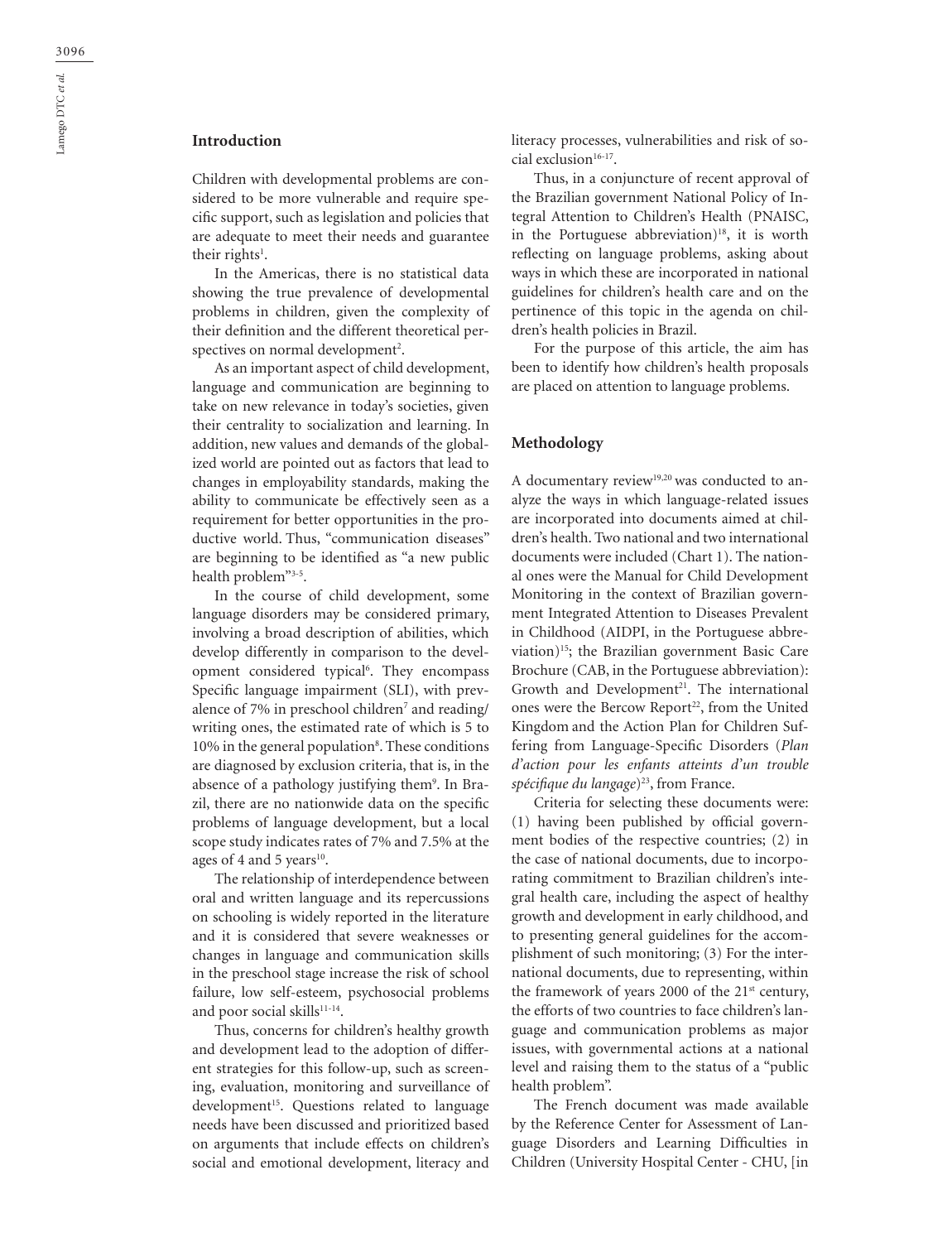| Country        | Chart 1. National and international political documents examined.<br>Document                                                                                                                                | Year/Publisher                                                                                        | <b>Actors involved</b>                                                                                                                                                                                                                                                                                                                                                       | Objectives                                                                                                                                                                                                                                                                                                                                                                                                                                       |
|----------------|--------------------------------------------------------------------------------------------------------------------------------------------------------------------------------------------------------------|-------------------------------------------------------------------------------------------------------|------------------------------------------------------------------------------------------------------------------------------------------------------------------------------------------------------------------------------------------------------------------------------------------------------------------------------------------------------------------------------|--------------------------------------------------------------------------------------------------------------------------------------------------------------------------------------------------------------------------------------------------------------------------------------------------------------------------------------------------------------------------------------------------------------------------------------------------|
|                | Manual for Child                                                                                                                                                                                             | PAHO/WHO                                                                                              | PAHO,                                                                                                                                                                                                                                                                                                                                                                        | Incorporating the perspective                                                                                                                                                                                                                                                                                                                                                                                                                    |
| Brazil         | Development<br>Monitoring<br>in the context<br>of Brazilian<br>government<br>Integrated<br>Attention to<br>Diseases Prevalent<br>in Childhood<br>(AIDPI, in the<br>Portuguese<br>abbreviation) <sup>16</sup> | (2005)                                                                                                | Municipal and State<br>Departments of Health,<br>Society of Pediatrics,<br>Department of Attention<br>to Children with Special<br>Needs, University, Health<br>Care Units, School.                                                                                                                                                                                           | of Child Development<br>Monitoring to Brazilian<br>government Integrated<br>Attention to Diseases Prevalent<br>in Childhood (AIDPI, in the<br>Portuguese abbreviation) to<br>assess children's developmental<br>conditions; present educational<br>material to enable primary care<br>professionals; strengthen an<br>integrated view of children's<br>health; health promotion and<br>prevention, early detection,<br>counseling and treatment. |
| Brazil         | CAB 33: Growth<br>and Development <sup>22</sup>                                                                                                                                                              | Ministry of<br>Health<br>Publishing<br>house: Editora<br>MS (2012)                                    | Professionals of several<br>categories associated with<br>family testimonials and<br>scientific evidence.                                                                                                                                                                                                                                                                    | To support and guide primary<br>care teams; qualify care and<br>development in systems.                                                                                                                                                                                                                                                                                                                                                          |
| United Kingdom | Bercow Report <sup>23</sup>                                                                                                                                                                                  | Department<br>for Education<br>and<br>Department<br>for Children,<br>Schools and<br>Families.<br>2008 | Parliamentarian,<br>A consultant group for<br>speech, language and<br>communication needs,<br>A council for special<br>educational needs,<br>Speech-language therapy<br>councils and associations,<br>A pediatrician consultant<br>for development and<br>neurodisability<br>Managers and<br>regulators, professional<br>and volunteering<br>organizations,<br>practitioners | To recommend to the<br>government more efficient<br>and effective measures to<br>transform the offer of care and<br>the experiences of children<br>and young people with needs<br>of speech, language and<br>communication and their<br>families.                                                                                                                                                                                                |
| France         | Action Plan for<br>Children Suffering<br>from Language-<br>Specific Disorders<br>(Plan d'action<br>pour les enfants<br>atteints d'un<br>trouble spécifique<br>du langage) <sup>24</sup>                      | Ministry of<br>Health and<br>Solidarity<br>2001                                                       | Ministries of Health and<br>Education and related<br>organizations, doctors and<br>other health professionals.<br>- Representatives of<br>associations of students'<br>parents and social<br>movements, researchers<br>in the areas of health and<br>education, consultants.                                                                                                 | To propose solutions to meet<br>the needs of children, families<br>and health and education<br>professionals regarding oral<br>and written language disorders;<br>to contribute specifically to<br>improving the prevention of<br>these disorders, their detection,<br>the most agile and safe diagnosis<br>and the best support to the<br>children concerned.                                                                                   |

**Chart 1.** National and international political document

the French abbreviation], in the city of Toulouse, France) through an interinstitutional agreement between that institution and Brazilian institutions *Instituto Fernandes Figueira*/*Fundação Oswaldo Cruz* (Fiocruz; Oswaldo Cruz Foundation). The British report has resulted from a bibliographic search and has been selected due to synthesizing results from a research on evidence related to the topic and public consultation in order to provide information on arrangements for the organization of service care systems for children and young people with language and communication needs.

Systematization of the analysis material was carried out from three blocks of questions presented in the documents: a) who the actors were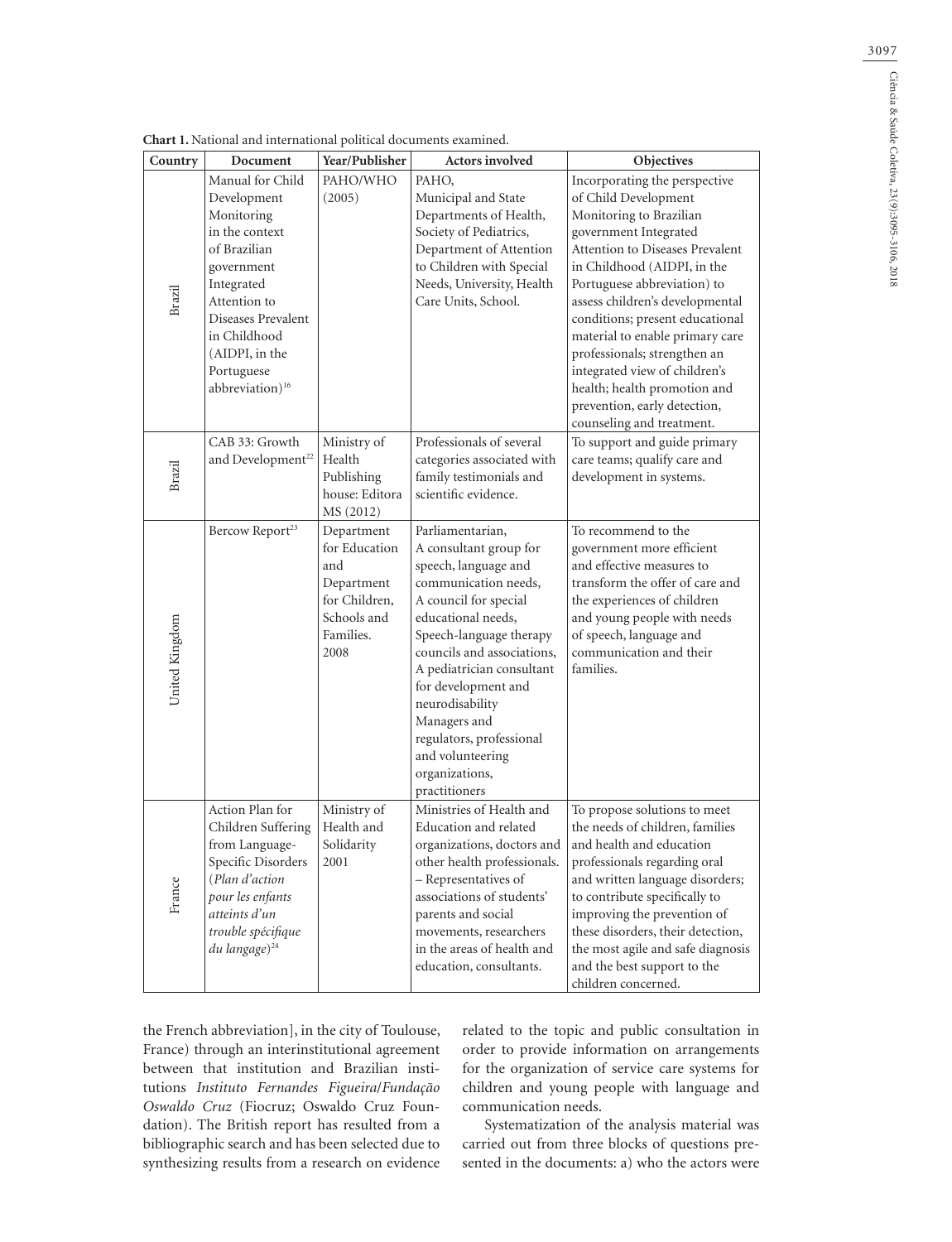and what the purpose was (Table 1); b) what the contextual elements and motivations are (Chart 2); c) what the arguments and justifications are (Chart 3); which propositions were presented (Chart 4). These tables are presented below:

A critical analysis was performed in order to explain the positions adopted by the countries and to discuss the arguments supporting them, generating reflections on the ways of approaching the problems related to children's language development.

## **Results and Discussion**

Production of political documents results from mobilization processes that reflect certain sociohistorical contexts. Thus, actions at central levels in the three countries are identified to respond to demands from children's health care and development but with specificities about what constitutes priority and ways of doing so.

In the Brazilian case, contextual references of the first decade of the 2000s refer to a scenario of a developing country with great socioeconomic inequalities and deterioration and demographic and epidemiological changes that present new challenges to the government. Since the 1988 Brazilian Federal Constitution<sup>24</sup>, many changes have been observed in the health care sector in Brazil, with paradigm and structural changes that have marked the establishment of new regulatory frameworks for health care<sup>25</sup> that started to value actions of promotion and protection, prevention of diseases and an integral attention to people, taking as its principles the integrality, interdisciplinarity and intersectorality of care.

With positive results from the Integrated Attention to Diseases Prevalent in Childhood (AIDPI, in the Portuguese abbreviation)<sup>26</sup> and

**Chart 2.** Contextual and motivational aspects.

|             | <b>Manual for Child</b>                             | <b>CAB 33</b>                                  | <b>Bercow Report-UK</b>                            | <b>Action Plan - France</b>                          |
|-------------|-----------------------------------------------------|------------------------------------------------|----------------------------------------------------|------------------------------------------------------|
|             | <b>Development Monitoring</b>                       |                                                |                                                    |                                                      |
|             | - 21st century: positive<br>results of the AIDPI    | Persistence of<br>regional and                 | Support and access to<br>speech and language       | Acknowledgment of<br>this country's delay in         |
|             | strategy in reducing child<br>mortality; commitment | social inequalities;<br>demographic and        | therapies are described<br>as unsatisfactory, with | comparison with Anglo-<br>Saxons and Northern        |
|             | to healthy growth and                               | epidemiological                                | many children and                                  | Europe in the approach                               |
|             | development in early                                | changes forcing                                | young people without                               | to specific language                                 |
| Context     | childhood; deterioration of                         | the reorganization                             | care; prevalence of 7%                             | impairments (SLIs);                                  |
|             | socioeconomic conditions,                           | of priorities in the                           | of children in the United                          | thought leadership groups                            |
|             | with poorer living<br>conditions than expected.     | Brazilian public<br>health agenda; lower       | Kingdom presenting<br>specific oral and written    | (individuals, associations)<br>are lobbying but this |
|             |                                                     | priority for child                             | language disorders upon                            | requires measures at the                             |
|             |                                                     | health care.                                   | entry into primary                                 | national level.                                      |
|             |                                                     |                                                | school: 1% of severe                               |                                                      |
|             |                                                     |                                                | cases.                                             |                                                      |
|             | To provide that children                            | To provide references                          | Personal experience                                | To make this field of                                |
|             | reach their optimum                                 | and guidelines for                             | of a parliamentarian;                              | action a priority in public                          |
|             | potential, growing and                              | monitoring growth                              | to increase national                               | health with a national                               |
|             | developing as "healthy,                             | and development of                             | visibility to needs of                             | policy for integration and                           |
|             | socially productive                                 | children under 10                              | speech, language and<br>communication; to          | schooling; to identify a                             |
|             | adolescents, youth and<br>adults."                  | years of age and other<br>priority topics such | reform the provision of                            | specific governmental<br>position, associating       |
| Motivations |                                                     | as immunizations.                              | care for children, young                           | ministries of education,                             |
|             |                                                     | healthy eating,                                | people and families.                               | health and research                                  |
|             |                                                     | accident prevention,                           |                                                    | without having to resort                             |
|             |                                                     | prevention and                                 |                                                    | to laws; to propose                                  |
|             |                                                     | care for situations                            |                                                    | actions, open up job                                 |
|             |                                                     | of violence, among                             |                                                    | prospects for health and                             |
|             |                                                     | others.                                        |                                                    | education professionals                              |
|             |                                                     |                                                |                                                    | and bring hope to families                           |
|             |                                                     |                                                |                                                    | and children.                                        |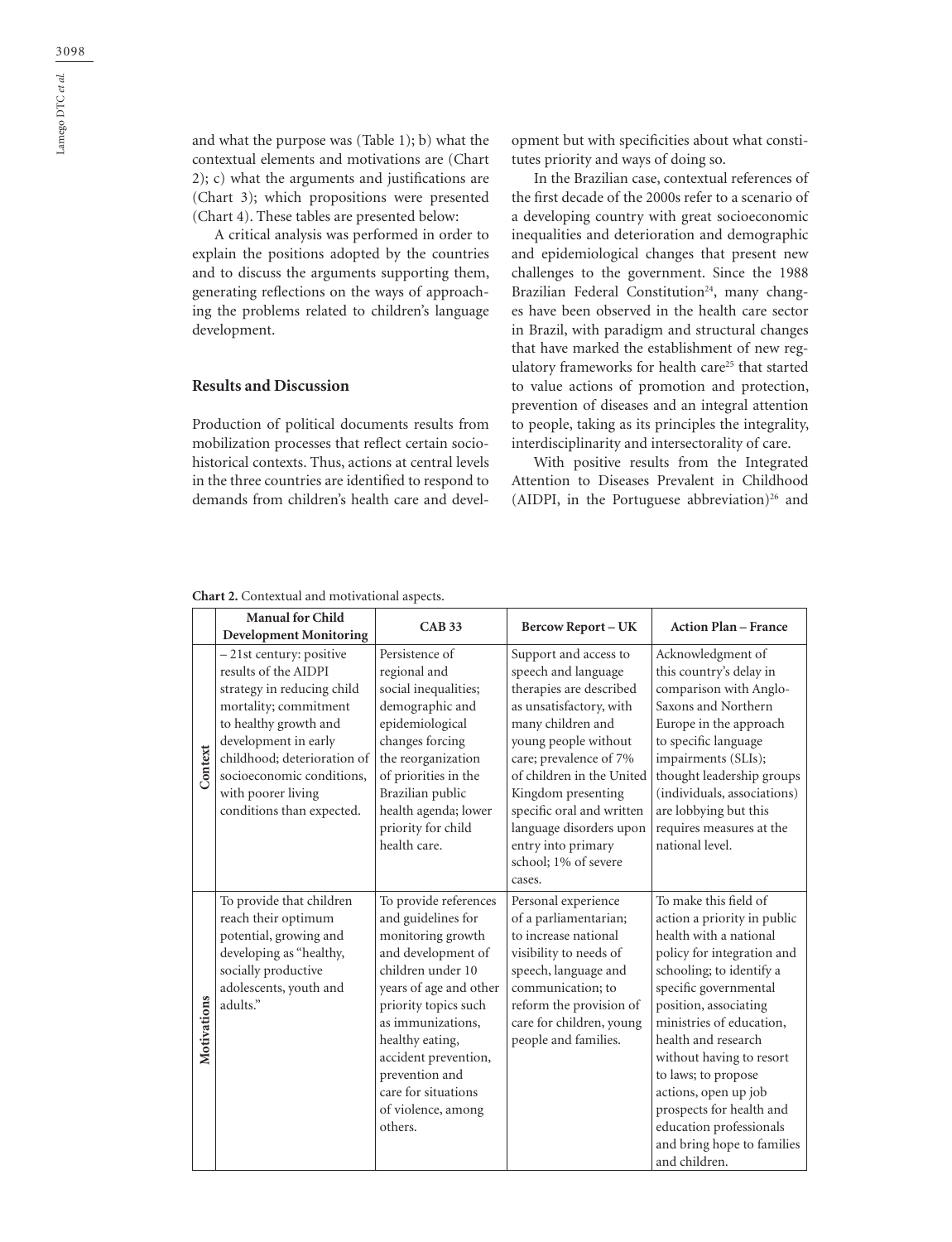reduction of infant mortality due to acute health problems, other foci of political action have occurred in relation to children's health care in Brazil and the need to look at child development in the first two years of life became a government goal.

The Manual for Child Development Monitoring in the context of Brazilian government Integrated Attention to Diseases Prevalent in Childhood (AIDPI, in the Portuguese abbreviation)15 acknowledges then the need to extend care to Brazilian children in order to guarantee them an integral right to health care<sup>27</sup>.

In its text, it incorporates different theories and scientific evidences about child development, understanding it as a vital process resulting from the interaction of growth, maturation and learning phenomena influenced by environmental conditions. It constructs arguments that point to children's greater vulnerability to health problems in this phase of life but with better responses to stimuli due to greater brain plasticity. Thus, it highlights the importance of development monitoring in the first two years of life by primary care professionals as an essential action to promote children's maximum potential and to expand their possibilities of social insertion. It further justifies that this strategy may be central to reducing social inequities and to the development of human and social capital<sup>15</sup>.

 Language development is encompassed by the inclusion of milestones in the development of this skill in the proposed guidelines and by warning that language and learning problems are more difficult to perceive and may lead to delayed diagnosis and referral for treatment, representing greater impact on quality of life.

Also in the Brazilian context, the Brazilian government Basic Care Brochure (CAB, in the Portuguese abbreviation): Growth and Development $21$  is updated and resumes the valuation of childcare in attention to children's health, mainly due to the increase in the prevalence of chronic noncommunicable diseases (NCDs). With the

|                              | <b>Manual for Child</b>        | <b>CAB 33</b>         | <b>Bercow Report-UK</b>         | <b>Action Plan - France</b> |
|------------------------------|--------------------------------|-----------------------|---------------------------------|-----------------------------|
|                              | <b>Development Monitoring</b>  |                       |                                 |                             |
|                              | Increased exposure to          | Identifying,          | AAbility to communicate is      | Language mastery is         |
|                              | injuries in the first two      | diagnosing, and       | essential to life and supports  | essential to school         |
|                              | years of life; greater brain   | intervening early     | social, emotional and           | success, social             |
|                              | plasticity at this stage, with | on developmental      | educational development         | integration and job         |
|                              | better response to therapies   | issues is critical to | of children and young           | placement; SLIs             |
|                              | and stimuli; satisfactory      | prognosis; delayed    | people; there is insufficient   | generate suffering for      |
|                              | child development              | speech, relational    | understanding of the            | students and families;      |
|                              | contributes to developing      | changes, learning     | centrality of speech, language  | difficulties in acquiring   |
|                              | subjects' potentialities,      | difficulties are      | and communication               | oral language, reading,     |
|                              | breaking the cycle of poverty  | more difficult        | among policy makers,            | writing and calculation     |
|                              | and reducing inequities,       | to identify; low      | managers, professionals,        | generate cumulative         |
|                              | developing human capital       | birth weight          | service providers and           | delays and deficits         |
|                              | and building social capital.   | and prematurity       | families; there is insufficient | that go beyond school       |
|                              |                                | increase the risk     | priority to address the         | learning; all severe        |
|                              |                                | of developmental      | needs of speech, language       | disturbances in oral        |
| Arguments and justifications |                                | changes, such as      | and communication;              | language acquisition        |
|                              |                                | language disorders,   | early identification and        | should be considered        |
|                              |                                | learning and          | intervention are essential to   | of concern and              |
|                              |                                | neuropsychomotor      | support children and families   | requiring identification    |
|                              |                                | retardation;          | and offer better chances        | and screening; given        |
|                              |                                | language and          | of coping with problems;        | the scientific gaps         |
|                              |                                | cognitive changes     | absence of early intervention   | in terms of signs           |
|                              |                                | are more difficult    | incurs risks, such as lower     | of manifestation,           |
|                              |                                | to identify, but      | literacy rates, emotional and   | diagnosis and               |
|                              |                                | have a greater        | behavioral problems, lower      | prognosis, school           |
|                              |                                | correlation with      | employment prospects,           | determinism and risk        |
|                              |                                | developmental         | mental health challenges, and   | of hypermedicalization      |
|                              |                                | progress.             | opting for crime.               | should be avoided.          |

#### **Chart 3.** Arguments and justifications.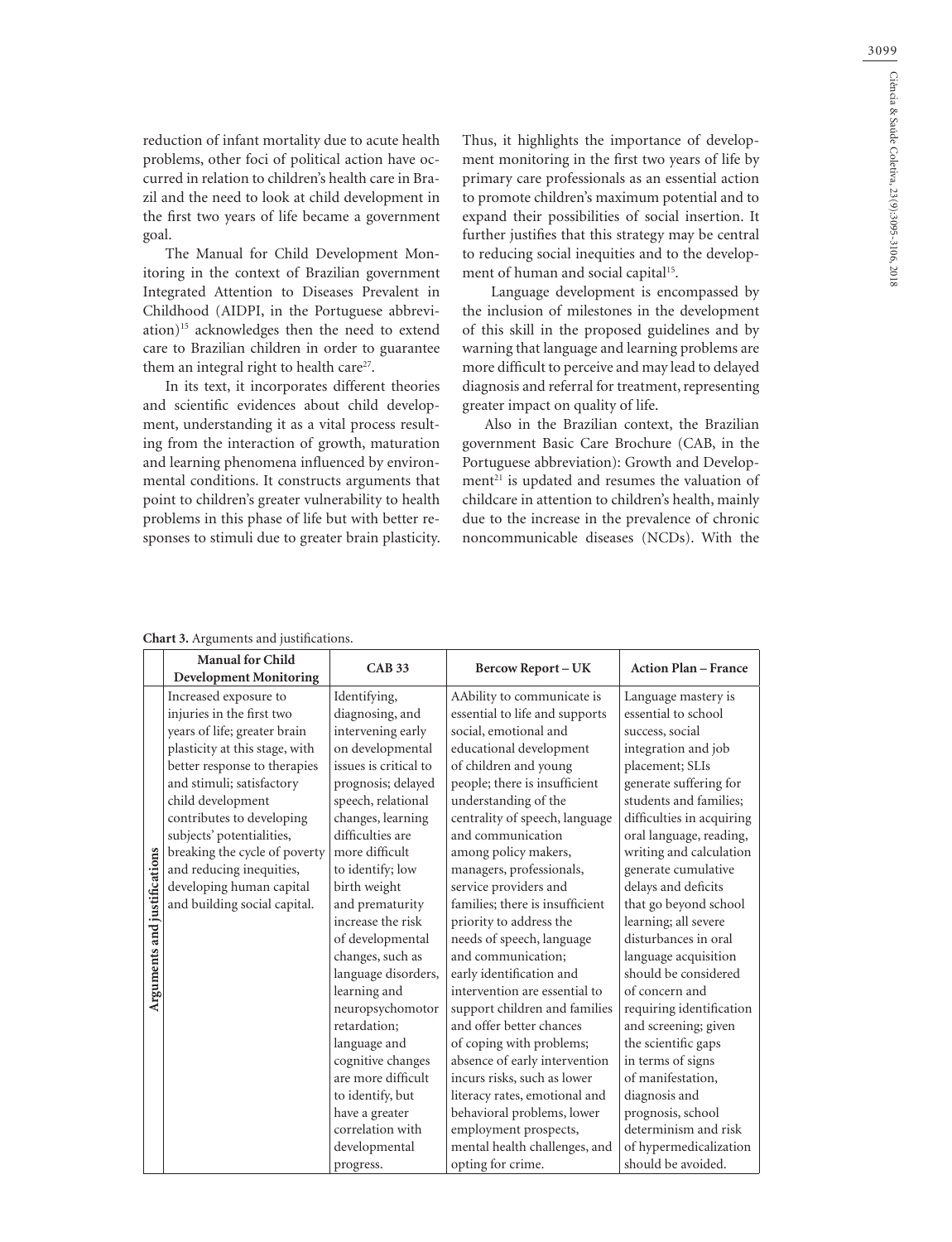#### **Chart 4.** Proposals submitted.

|           | <b>Manual for Child</b><br><b>Development Monitoring</b>                                                                                                                                                                                                                                                                                                                                                                                                                                                      | CAB33                                                                                                                                                                                                                                                                                                                                                                                                                                                                    | <b>Bercow Report-UK</b>                                                                                                                                                                                                                                                                                                                                                                                                                                                                                                                                                                                                                                                                                                                                                                                                                                                                                                                                       | <b>Action Plan - France</b>                                                                                                                                                                                                                                                                                                                                                                                                                                                                                                                                                                                                                                                                                                                                                                                                                                                                                                                                                             |
|-----------|---------------------------------------------------------------------------------------------------------------------------------------------------------------------------------------------------------------------------------------------------------------------------------------------------------------------------------------------------------------------------------------------------------------------------------------------------------------------------------------------------------------|--------------------------------------------------------------------------------------------------------------------------------------------------------------------------------------------------------------------------------------------------------------------------------------------------------------------------------------------------------------------------------------------------------------------------------------------------------------------------|---------------------------------------------------------------------------------------------------------------------------------------------------------------------------------------------------------------------------------------------------------------------------------------------------------------------------------------------------------------------------------------------------------------------------------------------------------------------------------------------------------------------------------------------------------------------------------------------------------------------------------------------------------------------------------------------------------------------------------------------------------------------------------------------------------------------------------------------------------------------------------------------------------------------------------------------------------------|-----------------------------------------------------------------------------------------------------------------------------------------------------------------------------------------------------------------------------------------------------------------------------------------------------------------------------------------------------------------------------------------------------------------------------------------------------------------------------------------------------------------------------------------------------------------------------------------------------------------------------------------------------------------------------------------------------------------------------------------------------------------------------------------------------------------------------------------------------------------------------------------------------------------------------------------------------------------------------------------|
| Proposals | To adopt developmental<br>monitoring as the guiding<br>principle for child care in<br>strategizing with primary<br>care, with the concept of<br>health promotion and<br>its strategies; to present<br>criteria for evaluation<br>of children with<br>classifications: normal<br>development, normal<br>with risk factors, probable<br>developmental delay;<br>to guide on conduct in<br>each case: time between<br>consultations, advise<br>to those in charge,<br>referral for evaluation of<br>development. | To follow up the<br>development<br>of children in<br>primary care in<br>order to promote,<br>protect and detect<br>early changes that<br>may affect future<br>life; to perform<br>neonatal hearing<br>screening, to guide<br>parents to follow<br>developmental<br>milestones in the<br>first year of life and<br>to stimulate the<br>children according<br>to the Brazilian<br>government<br><b>Basic Care</b><br>Brochure (CAB,<br>in the Portuguese<br>abbreviation). | To create a council and<br>leadership position at a central<br>level to monitor actions;<br>stimulate awareness and<br>dissemination of information<br>and good practices on language<br>and communication needs;<br>consider financing local,<br>regional and national support<br>services; promote joint work<br>between primary care (PC) and<br>managers; ensure a consistent<br>system for early identification,<br>through monitoring of<br>development in PC at the<br>transition ages and emphasize<br>information to parents;<br>improve recording of children's<br>language development; train<br>professionals for identification,<br>evaluation and support and<br>for multidisciplinary work;<br>estimate the workforce<br>required to provide adequate<br>services; strengthen focus on<br>needs of speech, language and<br>communication in primary<br>education and an inclusive<br>approach to special education<br>needs; promote research. | To strengthen specific<br>policies of each government<br>Ministry, giving prominence<br>to the domain of oral and<br>written language; advise from<br>preschool by identification<br>of warning signs; carry out<br>screening at key ages in<br>children with suspected oral<br>and written language disorders,<br>which should be left in charge<br>of a childcare professional for<br>children at the age of 4 and a<br>school physician for children<br>at the age of 7; perform a<br>precise multiprofessional<br>diagnosis at referral university<br>hospital centers for better<br>strategies of support and<br>treatment; develop in regular<br>school settings collective<br>schooling mechanisms for<br>children with moderate and<br>severe difficulties; improve<br>dissemination of information<br>among society, authorities and<br>education professionals about<br>these disorders; train health and<br>education professionals; ensure<br>follow-up of the action plan. |

objective of supporting and guiding primary care teams, qualify care and development in the system, CAB-33 broadens references for monitoring development until the age of ten and includes new topics such as healthy eating, accident prevention, social care and protection systems, the importance of playing in child development<sup>21</sup>.

As an important milestone directly related to prevention of language problems, this document refers to hearing evaluation through neonatal hearing screening (TAN, in the Portuguese abbreviation), which has been mandatory in Brazil since Federal Law nº. 12,303/2010<sup>28</sup>. Regarding an adequate management of problems identified, including those of language, the guidelines remain in the field of health promotion and prevention, with emphasis on an interdisciplinary and intersectoral approach $21$ .

From this perspective, it is possible to consider that providing health care professionals with better information and conditions to recognize children's overall development and health needs enhances the capacity to intervene more consistently on the health-disease process and transforms care practices in health towards some more integral attention<sup>29</sup>.

Another point to consider is in theoretical references and scientific evidences supporting Brazilian documents, which include very broad and integrative approaches to understanding the normal course and developmental deviations, with marked presence in the field of developmental psychology, but also with references from biomedical, social and educational fields<sup>15,21</sup>. In both national documents, the concern with children and childhood is highlighted, from a per-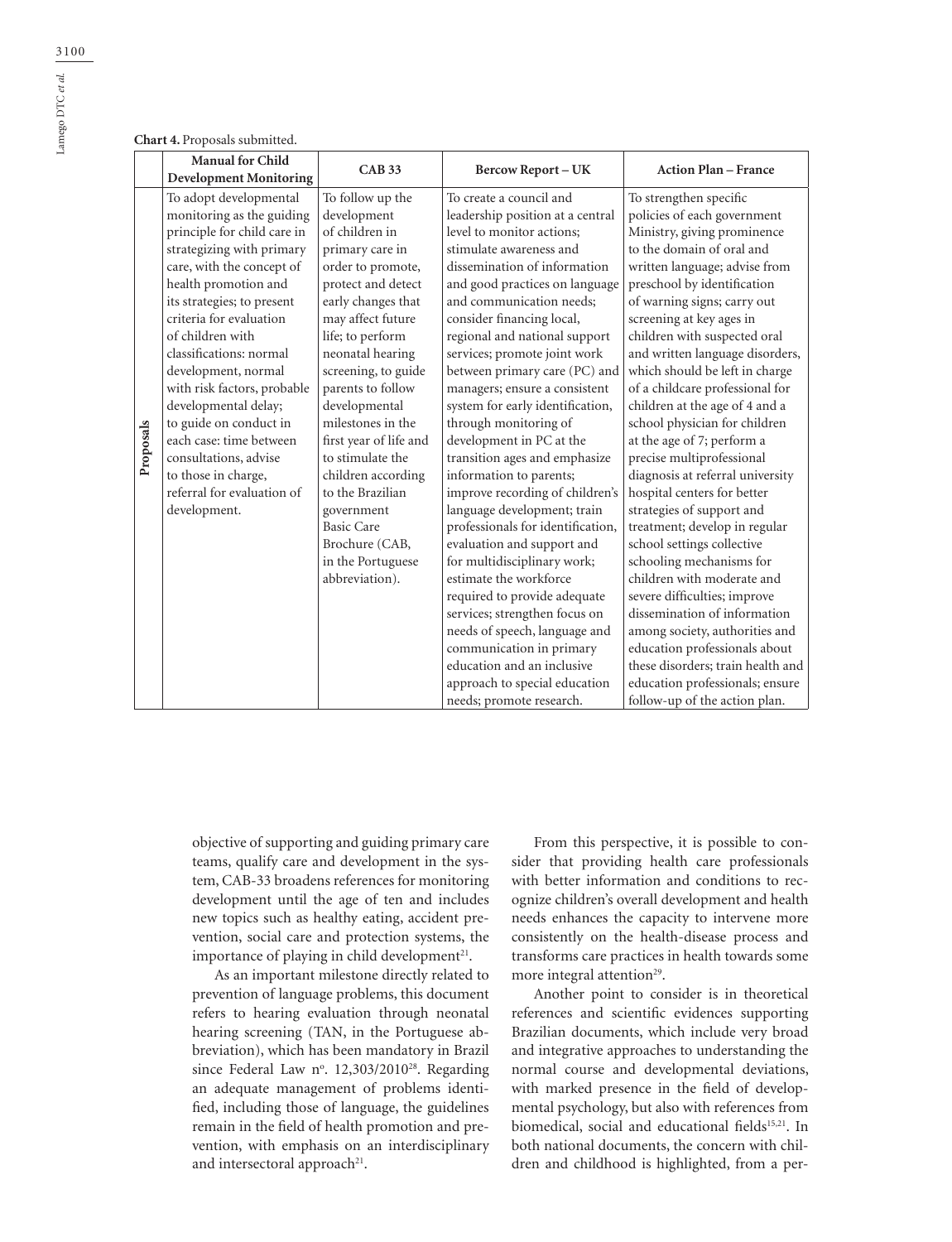spective of integral health, seeking to situate this period as being of greater risk and vulnerability, understood as the *chance or opportunity to suffer losses or delays in their development due to the influence of individual, social and programmatic factors, which constitute adverse situations*29.

Theoretical foundations present in the political documents provide evidence of how children are situated in relation to the place and role that they occupy in society. Aspects of development and its changes, including language, are placed as value, with potential to influence the individuals' potentialities and their future status, which may favor or reduce full exercise of citizenship and the economic and social capital of a nation<sup>5</sup>.

In this sense, looking at children and childhood at different historical moments helps us to understand the ways in which the policies and strategies of action directed to them are conformed<sup>30</sup>. The cultural context, understood as a structured and consistent symbolic system, allows the formation and recognition of new meanings and significance, and the social context, as a producer of interactions and relationships, gives society the characteristic of being constantly produced by the agency of its social actors. From this perspective, children leave the condition of being incomplete and passive in the process of acquisition of competences and personality formation and gains some new protagonism and legitimacy, starting to play an active role in the definition of their own condition. The social construction of childhood and its recognition as a particular period of life legitimize children as social actors and establish them in the field of rights. The concepts of risk and vulnerability come to occupy a central place and establish, in the political field, the need to extend care.

Therefore, it is possible to situate these documents as important milestones of the Brazilian political position in relation to children's health. By introducing the development monitoring strategy, they not only broaden the focus on children and their health needs but also situate them in relation to future social and productive opportunities, strengthening the integrated vision of children's health, contributing to guarantee basic rights to protection, health, education and culture  $(ECA, 1990)^{31}$  and enhancing medium- and long-term changes in the country's scenario of social inequalities.

The UK document – Bercow Report<sup>22</sup> – is the result of an extensive research commissioned by a parliamentarian who mobilizes militants from the field of speech, language and communication

needs to explore aspects related to efficiency and effectiveness of provision of care for children and young people with difficulties in these domains. In a context where support and access to speech and language therapies are assessed as unsatisfactory by the population and marked by inequities, and faced with a prevalence of specific language alterations of around 7% at the time of access to primary school in this country, different sectors of society have been heard in order to increase national visibility for speech, language and communication needs and to propose recommendations for reforms to the system of attention and care for children and young people with such needs.

As main arguments, there is a consensus about the centrality of language and communication as essential life skills, which support the social, emotional and educational development of children and young people. In addition, the document states that policymakers, managers, professionals, service providers and families lack sufficient understanding on these issues and priority is low. Aspects of early identification and intervention, as well as risks underlying language and communication problems are reinforced, with emphasis on those related to school learning, mental health effects, social and professional integration, with repercussions on social and economic spheres<sup>22</sup>.

Identifying the need for a more efficient child and family support system, the document presents 40 recommendations to central political instances, focusing five axes: centrality of speech, language and communication in a person's life; early identification and intervention and development of health and education systems; provision of resources for continuity of services; joint work; equation of the problem of lack of equity in access to services<sup>22</sup>.

In spite of the emphasis given to the greatest impacts of language and communication problems from the beginning of the formal learning cycle and in the future life of individuals, action proposals are located, as in the Brazilian case, in the initial years of life, privileging measures of early identification by monitoring development in primary care, valuing the transition ages. In addition to an integrated multiprofessional work, the document highlights the need for training the workforce to address language development problems, as well as the need for greater strategizing with the education sector, focusing on inclusive approaches to special education<sup>22</sup>.

The French Action Plan<sup>23</sup> is part of a scenario of the country's backwardness compared to other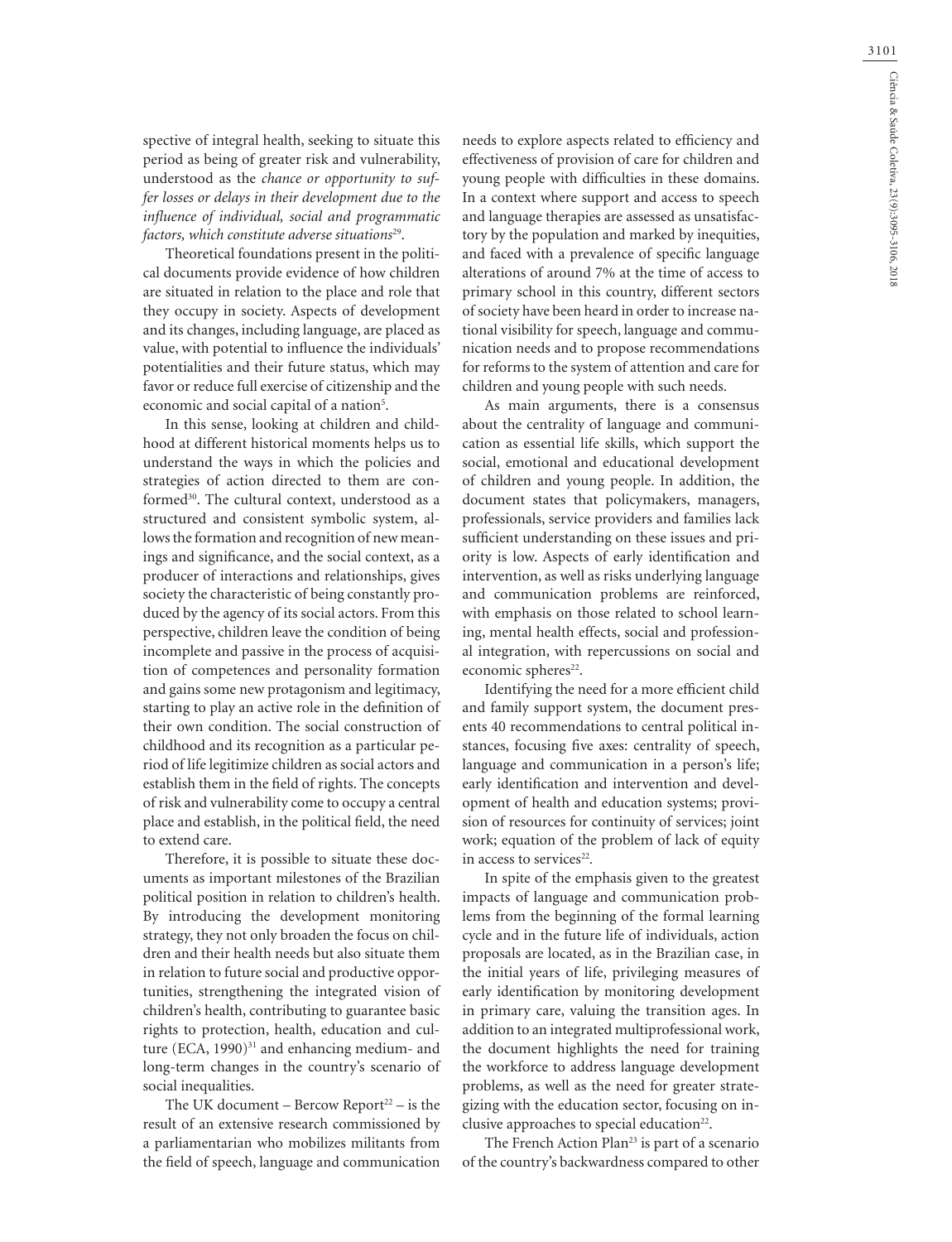developed countries with regard to strategies for addressing oral and written language acquisition problems, and is the result of a joint interministerial effort with participation and representation from various sectors of society to produce responses to a preliminary situation diagnosis report<sup>32</sup>. Based on the analysis of consensus and dissent and seeking to protect competencies and democratically validate proposals, this document emphasizes that the pressures exerted by interest groups need to be considered and answered to with state action, turning the field of oral and written language development disorders into an element of national policy and priority in public health. Such an attempt requires some governmental positioning of ministerial integration with an incorporation of common and objective strategies that promote coordination among the areas of health, education and research<sup>23</sup>.

Arguments revolve around the centrality of the domain of language for school success, social integration and professional insertion, and adds particular emphasis to the aspect of the suffering generated by the cumulative effects of language development disorders throughout the life of children and families. Considering the need for greater support for the 4 to 5% of children affected in this country, 1% being of severe cases, it is recommended that, around 3 years and 6 months to 4 years, in the area of childcare, *all serious disturbances in oral language acquisition should be considered of concern and require identification and screening*. Also, at the time of literacy this guidance should be performed by schools' physicians regarding severe disorders in acquisition of written language<sup>23</sup>.

Other measures are proposed in this document, including the identification of warning signs from preschools, multiprofessional diagnosis in university referral hospital centers, as well as the development and use of collective schooling strategies for children with moderate and severe difficulties and the development of personalized academic aid programs, involving participation by students, families, teachers and health teams. Awareness and training for health and education professionals, organization of the health care system to respond more effectively to demands as well as the dissemination of information to society about such problems are also among the main strategies $23$ .

In analyzing the international documents, it is noticed that among the elements placed in value some are consensual among the three countries but also raise other important problematizations. The consensual aspects are mainly related to the

acknowledgment of children's life initial years as essential to the development of their maximum potential. Therefore, there must be public policies to protect biological and environmental risks that represent vulnerabilities to the expression of child development. In this regard, developmental monitoring in primary health care has been presented as a potent strategy for early identification of developmental problems.

The international documents go further in this approach proposal and specifically highlight the needs of speech, language and communication in the United Kingdom and disorders of development of oral and written language in France, identifying language and communication as central aspects for human and social development. Therefore, they advocate improving registration of language development at key ages and screening in the most severe cases, in addition to identifying early warning signs in preschools.

Regarding the need for better organization and development of services and training of health professionals in basic care, the English document problematizes the need for a review of the modalities of attention to speech, language and communication problems as well as regularization of the provision of services and the integration of care systems. It values that the set of needs of people with these difficulties be known in greater depth as a requirement to produce modifications in political scenarios directed to these problems. They include in this discussion not only the challenge of statistical measures due to insufficient epidemiological data to improve the quality of information on these needs but also knowledge about environmental and individual risk factors, social determinants of health and supply, demand and conditions of the services available to stakeholders<sup>4,33-34</sup>.

Then one can discuss the need to move a model focused on individual therapeutic care, which is no longer sufficient to meet the demands, to another one, the focus of which is on activities directed to the community by means of programs of health promotion and prevention<sup>4,35</sup>. This approach is referred to a more "modern" perspective of public health, which tends to focus on the impact of preventable or avoidable factors, such as those arising from the level of socioeconomic well-being, lifestyle, environmental exposure, geographic location, ethnicity, among others, on the definition of health needs and the population's access to different services<sup>4</sup>.

These considerations lead to reflections on Brazilian programs that, based on the political redefinition of the health care model, adopt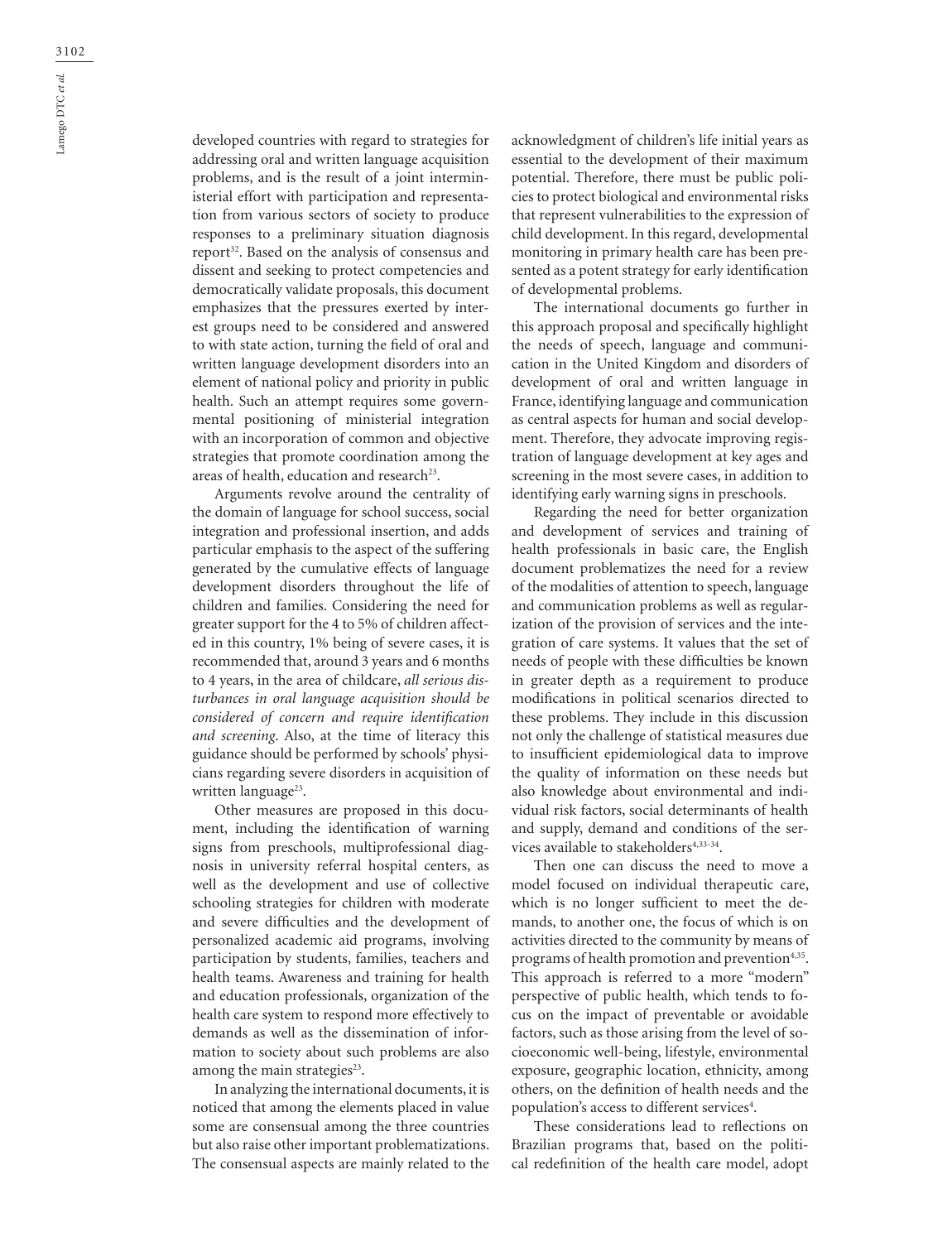broader conceptions of public health, with care designs based on individual and collective actions, but which impact people's health situation and autonomy and also the determinants and health determinants of collectivities, taking into account aspects such as management, participation and social responsibilities, and definition of territories and their needs<sup>25</sup>.

The documents also present a consensus in placing children in the perspective of the future by evoking the initial stages of development as critical and sensitive periods of greater vulnerability, therefore requiring policies to protect, promote, prevent, increase and reevaluate care at the risk of even greater impacts from social and economic points of view<sup>15,21-23</sup>.

It is also highlighted in the international documents that language development problems are long-term phenomena that affect the persons throughout their life cycle, with impacts on social inclusion, literacy and employability and access to the market so that people with these types of difficulties are considered even more vulnerable than those with other types of disability<sup>4,22-23</sup>. At this point, reflection by Sen<sup>35</sup> is valuable, which considers that different types and degrees of deprivation affect development possibilities, reduce the freedom to make choices and equal opportunities and directly affect the individuals' ability to act, participate and decide in the social and economic world.

In a more critical perspective of deconstruction of arguments that are dominant in sociohistorical contexts, some considerations can be presented about the notion of risk<sup>36</sup>, whether it is understood as a health hazard as a consequence of lifestyles or as something posed by social disadvantages. Thus, as a result of a social construct that has gained great value in Western societies, the notion of risk related to language needs and difficulties is evidenced in various ways, either by the risk of not being competent enough to communicate and to learn, or of being excluded, not being able to find a job or being competitive, among others, which limits chances and opportunities. From this perspective, new scientific evidence is produced, from which the logics of care centered on diagnostic tests, early diagnostic and therapeutic intervention and prevention find their foundations to justify public health programs aimed at the contingency of "new health problems."

Finally, still highlighting the French document<sup>23</sup> towards the problematization and deconstruction of arguments constructed from partic-

ular sociohistorical contexts, the dimension of suffering for individuals and families and societal plans generated by language difficulties deserve attention. Both the French action plan and the English report argue that these are considered public health problems and that early intervention measures are taken at national level and in an articulated way, with a view to minimizing their effects<sup>22,23</sup>.

Some aspects of this debate highlight the phenomenon of "medicalization"37, in that they place language problems as a "deviant behavior," different from the norm, defining them as disorders; they require investments in research in order to better understand, define and classify such disorders and establish criteria for diagnosis, prognosis and modes of intervention; they strengthen the perspective of early monitoring and intervention as the main way of coping with the problem. They also promote the mobilization of stakeholders (parents, teachers) and other actors (health professionals, scientists) in the search for solutions that carry the perspective of law, and school and social inclusion.

These elements combine several factors that are discussed by Conrad<sup>37</sup>, which circumscribe the phenomenon of life medicalization and the mechanisms of authority delimitation and medical jurisdiction and they can be located to define, classify and treat problems, an authority that is demarcated by scientific research that propose explicative and deterministic models of language alterations and measurement of deviation in relation to norms and standards established from quantitative criteria, as in the case of the use of screening tools and diagnostic tests of language.

The participation of associations of parents of children with language and communication difficulties is also very expressive, demanding not only greater possibilities to understand and deal with their children's problems, but also the right of access to services and treatment and, above all, the guarantee of rights to insertion, inclusion and educational support. Thus they highlight what Conrad<sup>37</sup> interprets as a movement of society itself, which, organized through social movements or stakeholders, produces medicalization, consolidating it from the claim of access to treatment, greater equity and guarantee of civil rights.

Thus, it is important to note the French plan of action<sup>23</sup> when it stresses that the impacts that language disorders present for people's life cycles should be acknowledged but attention must be paid to risks of hypermedicalization of responses. That is, it is necessary to consider how the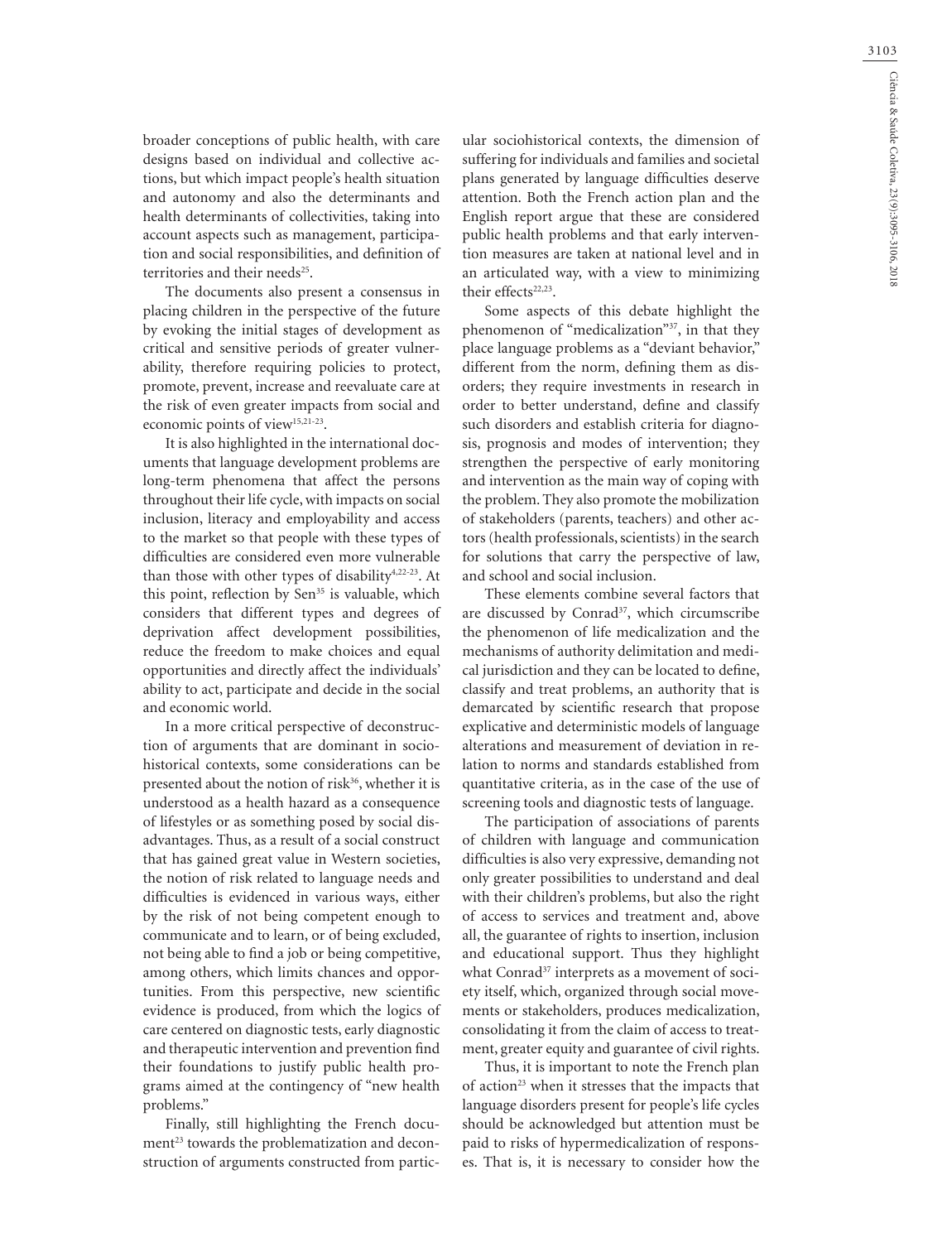medicalization of this phenomenon, which includes early screening, diagnosis, prognosis, therapy, (social and school) inclusion/exclusion, is useful for children affected, as it is also a labeling process, and that it interferes with the degree of accountability of various actors, such as teachers, health professionals and families.

Analysis of this material has made it possible to identify a differentiated line of political positioning construction for each of the countries mentioned regarding actions on inclusion of language problems in an agenda for children's health.

In the Brazilian scenario, the political effort to broaden attention and care for children and infants is evident, considering the complexity and interrelationship of other social markers and public management which impact children's health conditions, translated into still high rates of infant morbidity and mortality by diseases prevalent in our reality<sup>38</sup>.

Regarding child development, opting for the strategy of developmental monitoring at the level of primary health care better qualifies the Brazilian commitment agenda for child care. However, issues related to children's language are treated in a generic or specific ways, as in the case of the law that requires the performance of neonatal hearing screening.

It would be possible to locate the UK document<sup>22</sup> in an intermediate position by conducting a living and comprehensive situation diagnosis whose main challenge was to problematize and shed light, with policymakers and decision makers, on how central language and communication problems are, their impact on individual and social levels and the necessary interfaces to the fields of action called for to dialogue politically and pragmatically.

The French document<sup>23</sup> can be situated in another point of this line of political position, because, besides acknowledging the language centrality for individuals' life cycles and the need to look at it early and act on these problems, it highlights the specific and persistent oral and written language disorders. It emphasizes the degree of suffering generated for children and families with these difficulties and that there may be good responses when they are identified early and treated appropriately. It is important to emphasize the role of the State as the main actor in taking responsibility, with a view to structuring a support system for children and youth with such needs, through the establishment of specific mechanisms that seek greater integration of health and education systems.

## **Conclusions**

In this article, it was sought to discuss contextual aspects, motivations, arguments, justifications and propositions that have guided different governmental positions on guidelines for monitoring child development and, in the context of three experiences portrayed, it was approached as the language, which in such a striking way inscribes children as subjects and social actors and has been approached in these political constructions.

The material analyzed focuses the first age groups of development and points out children's integral health and their full development as conditions for greater social equity. Language has been cited as a central value for this purpose in view of its transversality towards other stages of life, such as adolescence and adult life. Considering the different social contexts and realities, this aspect of child development has been incorporated in a differentiated way in the countries' political guidelines.

Thinking and proposing political strategies and actions for children brings these positions closer in several aspects, especially regarding the acknowledgment of the childhood period as of great vulnerability and priority. Children, understood from a perspective of the future, makes the discussion about the basic competence of language and the effects that the changes in this field can represent for individuals' lives at individual, social and economic levels emerge. Thus, articulating this discussion with ideals of democracy and concepts of life cycle and human development can also be fruitful in terms of mobilizing even more strongly the political agenda aimed at children and adolescents in their process of evolution and social insertion.

Some aspects seem central to the development of new debates and deepening. Among them, it is possible to point out that the choice of children up to 10 years of age or even in previous lifetimes, for rehabilitation services, impound demands, compromise self-esteem and life processes and other spheres of attention to children and, in particular, the educational one. Language problems also cross boundaries of political, scientific and social fields and put into perspective the imperative of joint, interdisciplinary and intersectorial works. They also pose the challenge of fostering more effective responses in the field of public policies for people with such needs, which would increase the scope and universality of access to therapeutic and educational services,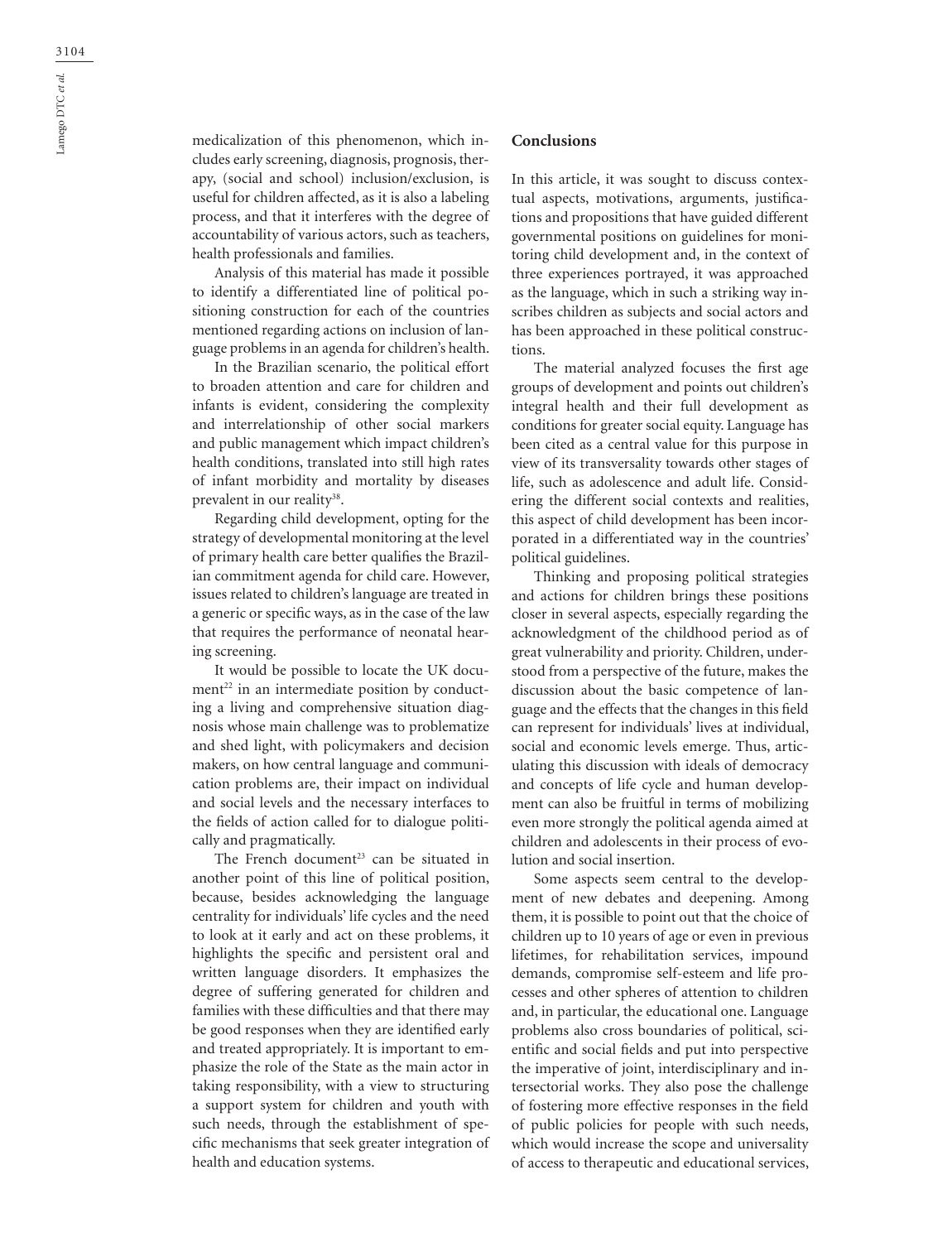which are mechanisms for development of individual capacities and social inclusion.

### **Collaborations**

 DTC Lamego participated in the design and design, revision of the documents, preparation of the article and analysis and interpretation of the data. OM Bastos participated in the design and design and critical review of the article. MCN Moreira participated in the design and design, preparation and critical review of the article and approval of the final version of the text.

### **Acknowledgments**

To the Reference Center for Language and Learning Disorders in Toulouse/France.

### **References**

- 1. World Health Organization (WHO). *Early childhood development and disability: discussion paper*. Geneve: WHO Press; 2012.
- 2. Pan American Health Organization (PAHO). *Monitoring Child Development (0-6 years) in the IMCI Context*. 2<sup>nd</sup> ed. Washington: PAHO; 2012.
- 3. Goulart BNG, Chiari BM. Comunicação humana e saúde da criança: reflexão sobre promoção da saúde na infância e prevenção de distúrbios fonoaudiológicos. *Rev. CEFAC* 2012; 14(4):691-696.
- 4. Law J, Reilly S, Snow PC. Child speech, language and communication need re-examined in a public health context: a new direction for the speech and language therapy profession. *Int J Lang Commun Disord* 2013; 48(5):486-496.
- 5. Hartshorne M, Freeman K, Parrott J. *The cost to the Nation of children's poor communication. I Can Talk Series (Issue 2)*. London: I Can; 2006. Reprinted 2009.
- 6. Brandone AC, Salkind SJ, Golinkoff RM, Hirsh-Pasek K. Language Development. In: Bear GG, Minke KM, editors. *Children's needs III: development, prevention, and intervention*. Washington: National Association of School Psychologists; 2006. p. 499-514.
- 7. Tomblin JB, Records NL, Buckwalter P, Zhang X, Smith E, O'Brien M. Prevalence of Specific Language Impairment in Kindergarten Children. *JSLHR* 1997; 40(6):1245-1260.
- 8. Vale AP, Sucena A, Viana F. Prevalência da dislexia entre crianças do 1.º ciclo do ensino básico falantes do português europeu. *Revista Lusófona de Educação* 2011; 18(18):45-56.
- 9. Crestani AH, Oliveira LD, Vendruscolo JF, Ramos-Souza AP. Distúrbio específico de linguagem: a relevância do diagnóstico inicial. *Rev. CEFAC* 2013; 15(1):228- 237.
- 10. Andrade CRF. Prevalência das desordens idiopáticas da fala e da linguagem em crianças de um a onze anos de idade. *Rev Saude Publica* 1997; 31(5):495-501.
- 11. Bishop DVM, Snowling MJ. Developmental dyslexia and specific language impairment: same or different? *Psychol Bull* 2004; 130(6):858-886.
- 12. Démonet JF, Taylor MJ, Chaix Y. Developmental dyslexia. *Lancet* 2004; 363(9419):1451-1460.
- 13. Pennington B F, Bishop DVM. Relations among speech, language and reading disorders. *Annu Rev Psychol* 2009; 60:283-306.